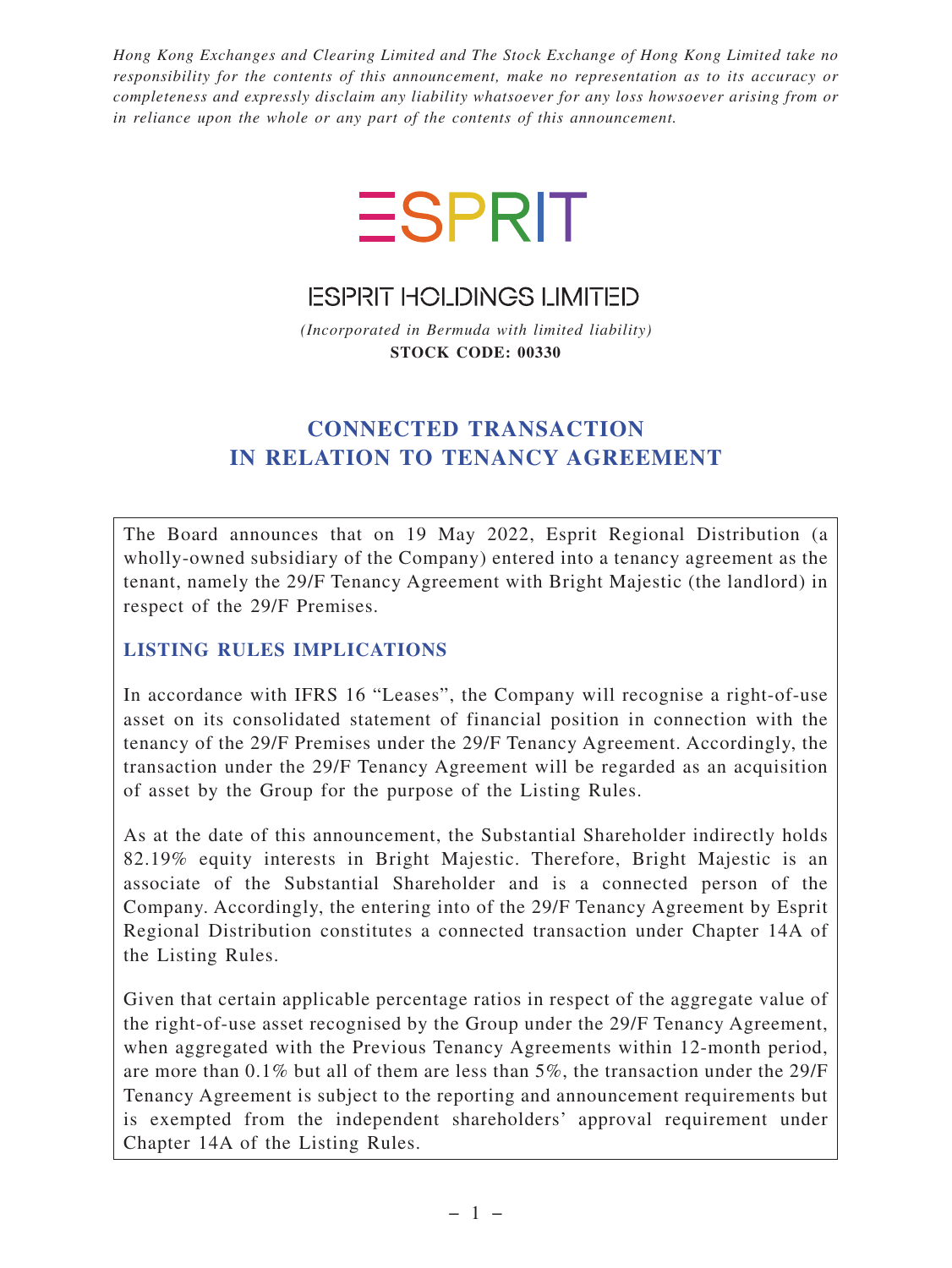### **INTRODUCTION**

The Board announces that on 19 May 2022, Esprit Regional Distribution (a wholly-owned subsidiary of the Company) entered into a tenancy agreement as the tenant, namely the 29/F Tenancy Agreement with Bright Majestic (the landlord) in respect of the 29/F Premises.

# **THE 29/F TENANCY AGREEMENT**

The principal terms of the 29/F Tenancy Agreement are as follows:

| Date                 | ÷.                   | 19 May 2022                                                                                                                                                                                                                                                                                                                                                                                                                         |
|----------------------|----------------------|-------------------------------------------------------------------------------------------------------------------------------------------------------------------------------------------------------------------------------------------------------------------------------------------------------------------------------------------------------------------------------------------------------------------------------------|
| Parties              |                      | (1) Esprit Regional Distribution, as the tenant; and                                                                                                                                                                                                                                                                                                                                                                                |
|                      |                      | (2) Bright Majestic, as the landlord                                                                                                                                                                                                                                                                                                                                                                                                |
| Premises             | $\ddot{\phantom{a}}$ | the 29/F Premises                                                                                                                                                                                                                                                                                                                                                                                                                   |
| Lease term           | ÷                    | Two (2) years commencing from 1 June 2022 and<br>expiring on 31 May 2024 (both days inclusive)                                                                                                                                                                                                                                                                                                                                      |
| Size of the Premises | ÷                    | Gross floor area: 11,187 square feet<br>Saleable area: 8,726 square feet                                                                                                                                                                                                                                                                                                                                                            |
| Rent                 | $\ddot{\cdot}$       | HK\$313,236.00 per month (exclusive of management<br>fee, air-conditioning charges, government rent and<br>rates and other outgoings), payable in advance on the<br>first day of each calendar month                                                                                                                                                                                                                                |
|                      |                      | The rent was determined after taking into account (i)<br>prevailing market conditions and the prevailing<br>market rent for similar properties in the vicinity of<br>the premises; and (ii) conditions of the premises,<br>including the location of the premises as well as the<br>facilities and management services associated with<br>the premises. The rent payable will be financed by the<br>internal resources of the Group |
| Deposit              |                      | HK\$626,472.00, equivalent to two months' rent                                                                                                                                                                                                                                                                                                                                                                                      |
| Usage                |                      | Office and showroom                                                                                                                                                                                                                                                                                                                                                                                                                 |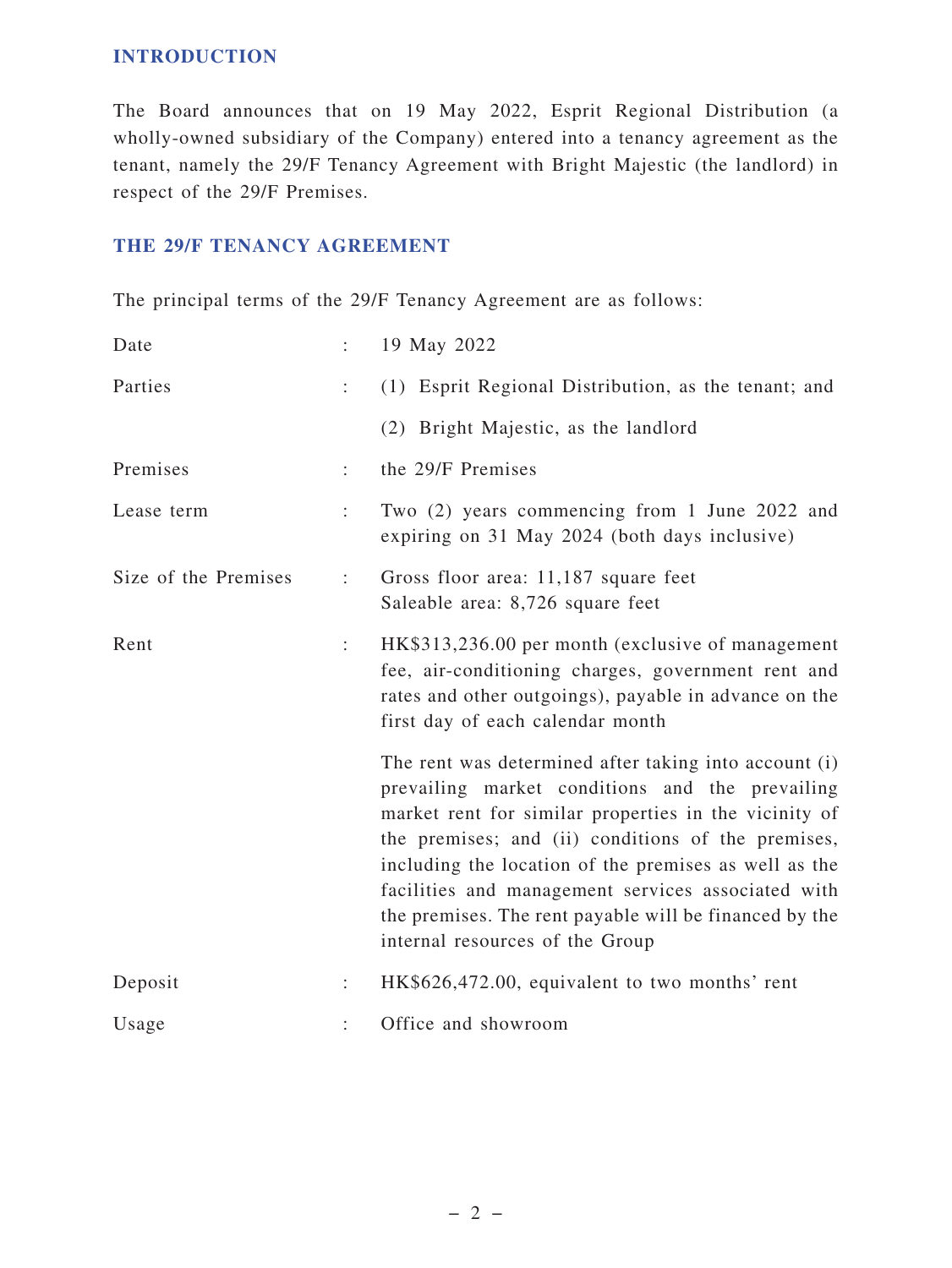#### **RIGHT-OF-USE ASSET UNDER THE 29/F TENANCY AGREEMENT**

The value of the right-of-use asset recognised by the Group under the 29/F Tenancy Agreement amounted to approximately HK\$7.2 million, which is the present value of total rent payable for the entire term of the 29/F Tenancy Agreement in accordance with IFRS 16 "Leases".

#### **INFORMATION ON THE PARTIES**

#### **The Group and Esprit Regional Distribution**

The Group principally engages in retail, wholesale distribution, and licensing of quality fashion and non-apparel products designed under its own Esprit brand name.

Esprit Regional Distribution is a wholly-owned subsidiary of the Company and principally engages in the distribution of apparel, accessories, and provision of services.

#### **Bright Majestic**

Bright Majestic is an investment holding company that principally engages in holding and leasing of investment properties. As at the date of this announcement, the Substantial Shareholder indirectly holds 82.19% equity interests in Bright Majestic.

# **REASONS FOR AND BENEFITS OF ENTERING INTO THE 29/F TENANCY AGREEMENT**

Currently the 12/F Premises houses the Group's Controller Division and Finance Division; the 13/F Premises houses the Company's global administration head office as well as the Human Resources Division and the Legal Division; the 27/F Premises houses the Company's Product Design & Merchandising Division; and the E-Trade Plaza Premises houses the Group's E-bits Division.

The Company re-entered the Hong Kong and Korea market in the second quarter of 2022 and already began preparing its re-entry into the United States and other key Asian markets including but not limited to China, Taiwan and Japan, which is scheduled in the second half of 2022. These major expansions are being planned, managed, and executed out from Hong Kong, the Company's headquarter, therefore significant additional human resources are being added in Hong Kong. The relocation of selected strategic functions back to Hong Kong are also progressing on schedule. More office space in Hong Kong is required to cater to the incremental needs of the Group and in view of work convenience and efficiency of being physically together, the Company's management has therefore decided to enter into the 29/F Tenancy Agreement. 29/F Premises will serve as an extension of the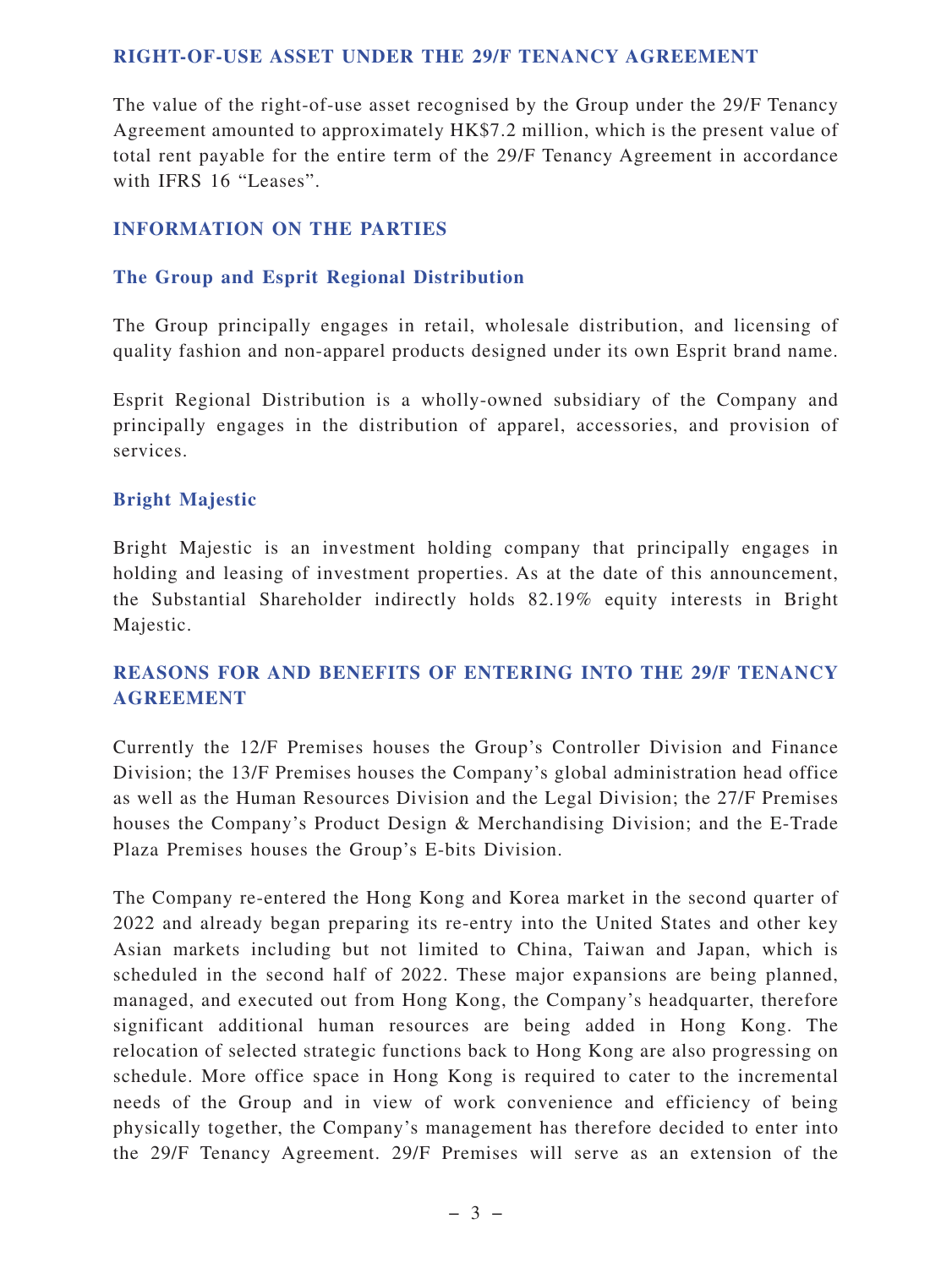Company's Product Design & Merchandising Division. 29/F Premises will be used primarily as a product showroom equipped with model runway as well as dressing room and will also accommodate employees including designers and fashion consultants for the Product Design & Merchandising Division.

The terms of the 29/F Tenancy Agreement arrived at an arm's length negotiation between the parties to the 29/F Tenancy Agreement. The monthly rent for the 29/F Tenancy Agreement represents a discount of 1.81% to the prevailing market rent of the premises of HK\$319,000 as assessed by an independent valuer.

The Directors (including the independent non-executive Directors) are of the view that the terms of the 29/F Tenancy Agreement are fair and reasonable, and the 29/F Tenancy Agreement has been entered on normal commercial terms and in the ordinary and usual course of business of the Group. Therefore, the 29/F Tenancy Agreement is in the best interest of the Group and its Shareholders as a whole. None of the Directors has a material interest in the transaction contemplated under the 29/F Tenancy Agreement nor is required to abstain from voting on the resolution to approve the transactions contemplated under the 29/F Tenancy Agreement.

# **LISTING RULES IMPLICATIONS**

In accordance with IFRS 16 "Leases", the Company will recognise a right-of-use asset on its consolidated statement of financial position in connection with the tenancy of the 29/F Premises under the 29/F Tenancy Agreement. Accordingly, the transaction under the 29/F Tenancy Agreement will be regarded as an acquisition of asset by the Group for the purpose of the Listing Rules.

As at the date of this announcement, the Substantial Shareholder indirectly holds 82.19% equity interests in Bright Majestic. Therefore, Bright Majestic is an associate of the Substantial Shareholder and is a connected person of the Company. Accordingly, the entering into of the 29/F Tenancy Agreement by Esprit Regional Distribution constitutes a connected transaction under Chapter 14A of the Listing Rules.

Given that certain applicable percentage ratios in respect of the aggregate value of the right-of-use asset recognised by the Group under the 29/F Tenancy Agreement, when aggregated with the Previous Tenancy Agreements within 12-month period, are more than 0.1% but all of them are less than 5%, the transaction under the 29/F Tenancy Agreement is subject to the reporting and announcement requirements but is exempted from the independent shareholders' approval requirement under Chapter 14A of the Listing Rules.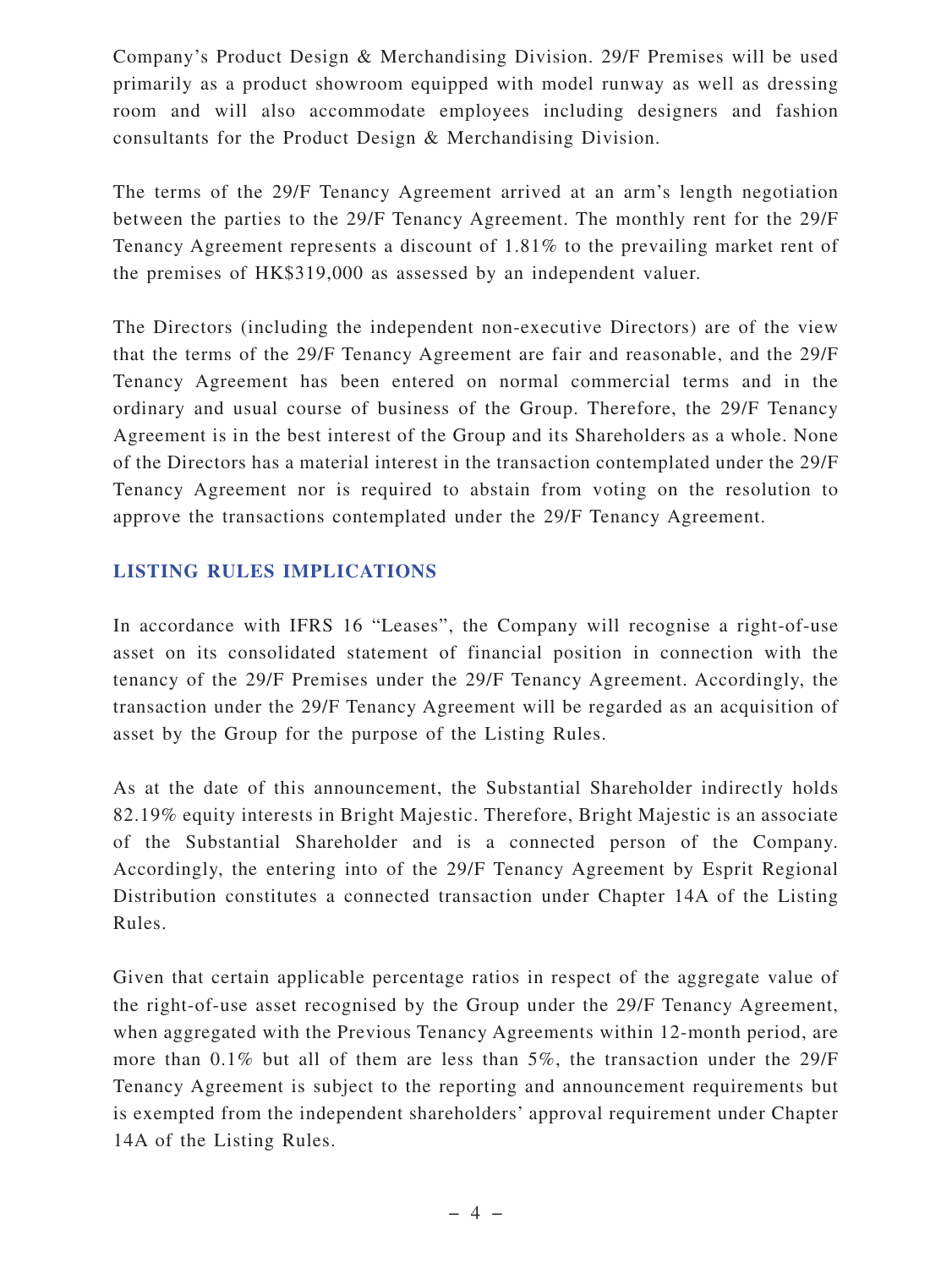## **DEFINITIONS**

In this announcement, unless the context otherwise requires, the following expressions shall have the following meanings when used herein:

| "12/F Premises"          | the whole floor of 12th Floor of China United<br>Centre, No. 28 Marble Road, North Point, Hong<br>Kong with gross area of approximately 10,963<br>square feet                           |
|--------------------------|-----------------------------------------------------------------------------------------------------------------------------------------------------------------------------------------|
| "12/F Tenancy Agreement" | the tenancy agreement dated 23 November 2021<br>entered between Esprit Regional Distribution as<br>tenant and Hero Mode Limited as landlord in<br>respect of the 12/F Premises          |
| "13/F Premises"          | the whole floor of 13th Floor of China United<br>Centre, No. 28 Marble Road, North Point, Hong<br>Kong with gross area of approximately 10,963<br>square feet                           |
| "13/F Tenancy Agreement" | the tenancy agreement dated 25 January 2021<br>entered into between Esprit Regional Distribution<br>as tenant and Filen Limited as landlord in respect<br>of the 13/F Premises          |
| "27/F Premises"          | the whole floor of 27th Floor of China United<br>Centre, No. 28 Marble Road, North Point, Hong<br>Kong with gross area of approximately 11,187<br>square feet                           |
| "27/F Tenancy Agreement" | the tenancy agreement dated 25 January 2021<br>entered into between Esprit Regional Distribution<br>as tenant and CUCNP Holdings Limited as landlord<br>in respect of the 27/F Premises |
| "29/F Premises"          | the whole floor of 29th Floor of China United<br>Centre, No. 28 Marble Road, North Point, Hong<br>Kong with gross area of approximately 11,187<br>square feet                           |
| "29/F Tenancy Agreement" | the tenancy agreement dated 19 May 2022 entered<br>into between Esprit Regional Distribution as tenant<br>and Bright Majestic as landlord in respect of the<br>29/F Premises            |
| "Board"                  | the board of Directors                                                                                                                                                                  |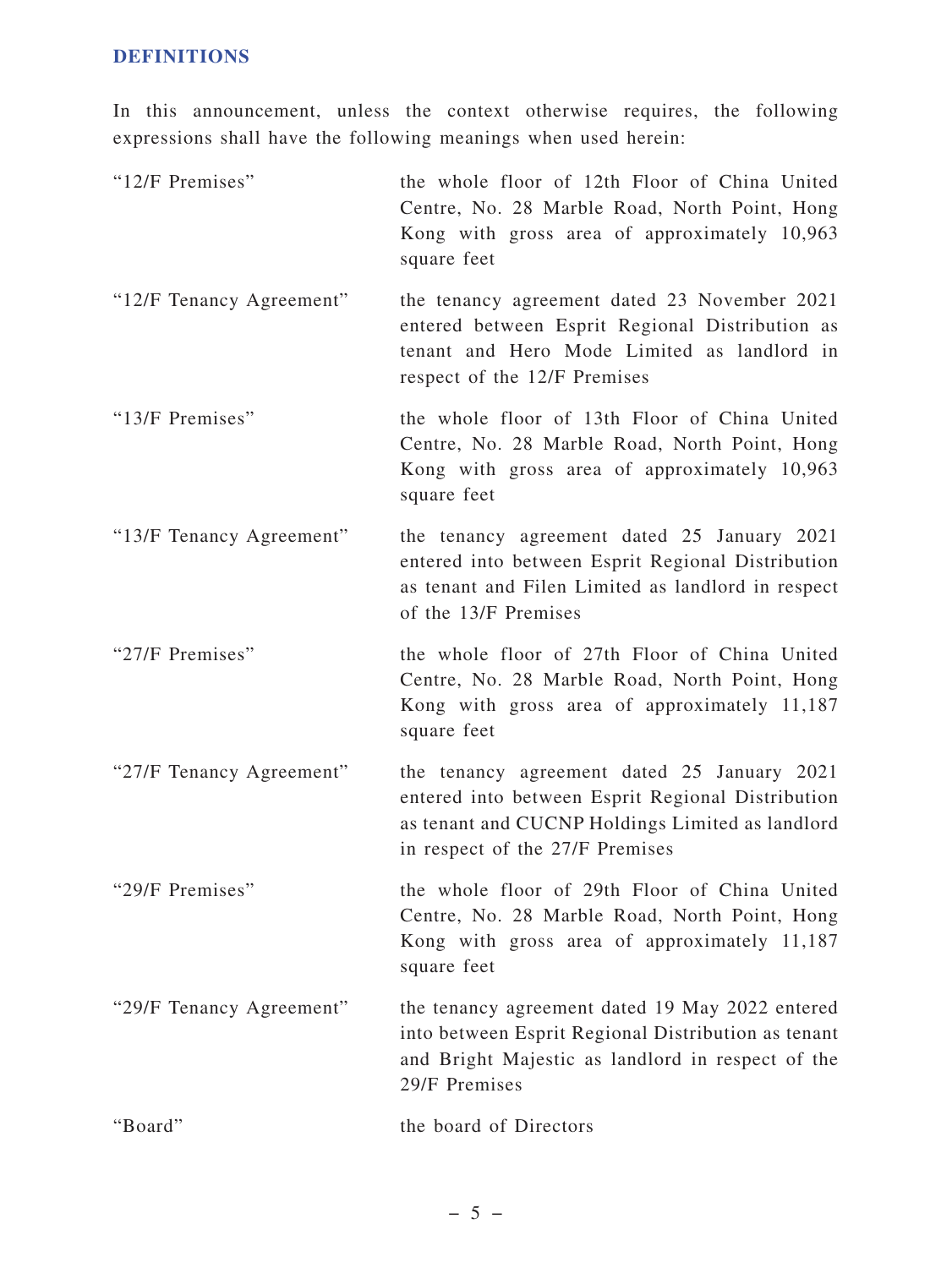| "Bright Majestic"                    | Bright Majestic Limited, a company incorporated<br>in the British Virgin Islands with limited liability                                                                                                                                       |
|--------------------------------------|-----------------------------------------------------------------------------------------------------------------------------------------------------------------------------------------------------------------------------------------------|
| "Company"                            | Esprit Holdings Limited (Stock Code: 00330), a<br>company incorporated in Bermuda with limited<br>liability, whose shares are listed on the Main Board<br>of The Stock Exchange of Hong Kong Limited                                          |
| "connected person(s)"                | has the meaning ascribed to it under the Listing<br>Rules                                                                                                                                                                                     |
| " $Directory$ "                      | the director(s) of the Company                                                                                                                                                                                                                |
| "E-Trade Plaza Premises"             | the whole floor of 9th Floor of E-Trade Plaza, 24<br>Lee Chung Street, Chai Wan, Hong Kong with<br>gross area of approximately 7,758 square feet and<br>car parking spaces nos. 222, 223 and 224 on 2nd<br>Floor of E-Trade Plaza             |
| "E-Trade Plaza Tenancy<br>Agreement" | the tenancy agreement dated 23 November 2021<br>entered into between Esprit Regional Distribution<br>as tenant and Golden Lake Property Limited as<br>landlord in respect of the E-Trade Plaza Premises                                       |
| "Esprit Regional<br>Distribution"    | Esprit Regional Distribution Limited, a company<br>incorporated in Hong Kong with limited liability<br>and a wholly-owned subsidiary of the Company                                                                                           |
| "Group"                              | the Company and its subsidiaries                                                                                                                                                                                                              |
| "Hong Kong"                          | the Hong Kong Special Administrative Region of<br>the People's Republic of China                                                                                                                                                              |
| "HK\$"                               | Hong Kong dollars, the lawful currency of Hong<br>Kong                                                                                                                                                                                        |
| 'IFRS"                               | International Financial Reporting Standards                                                                                                                                                                                                   |
| "Listing Rules"                      | the Rules Governing the Listing of Securities on<br>The Stock Exchange of Hong Kong Limited                                                                                                                                                   |
| "Previous Tenancy<br>Agreements"     | Agreement, 13/F<br>12/F<br>Tenancy<br>Tenancy<br>Agreement, 27/F Tenancy Agreement and E-Trade<br>Plaza Tenancy Agreement, particulars of which are<br>disclosed in the Company's announcements dated<br>25 January 2021 and 23 November 2021 |